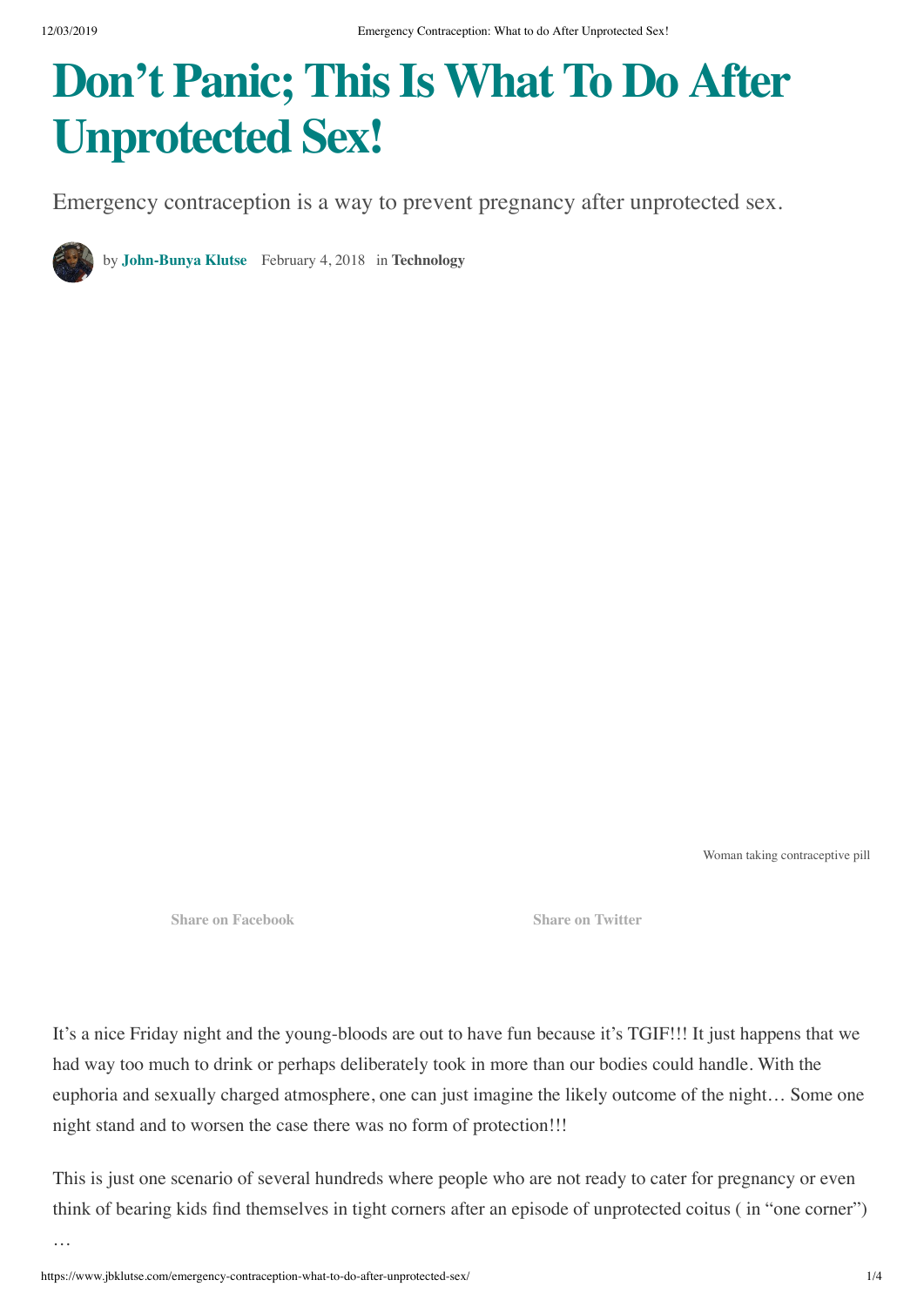

PHOTO: STOCKSY

Let me help defray your anxiety and fears by elaborating on **Emergency Contraception**. Please note these even before you go further.

- 1. Emergency Contraception will not protect you from HIV or other STDs
- 2. Emergency Contraception should not be used regularly as a constant form of pregnancy prevention. As the name suggests, it's for EMERGENCY… so if your emergency is every day, then you need a more longer lasting contraception.

With these two points understood, lets now learn about Emergency Contraception.

Emergency contraception is a way to prevent pregnancy after unprotected sex. Often called the morning-after pill, emergency contraception pills (ECPs) are hormone pills that women can take after having unprotected intercourse.

There are different types of ECPs. One type, levonorgestrel (e.g. Lydia PostPil or Postinor 2), works best up to 72 hours after having unprotected sex but will reduce the risk of pregnancy if taken within 120 hours (5 days) after unprotected sex.

# **Related Posts**

No Content Available

#### Most ECPs in Ghana are levonorgestrel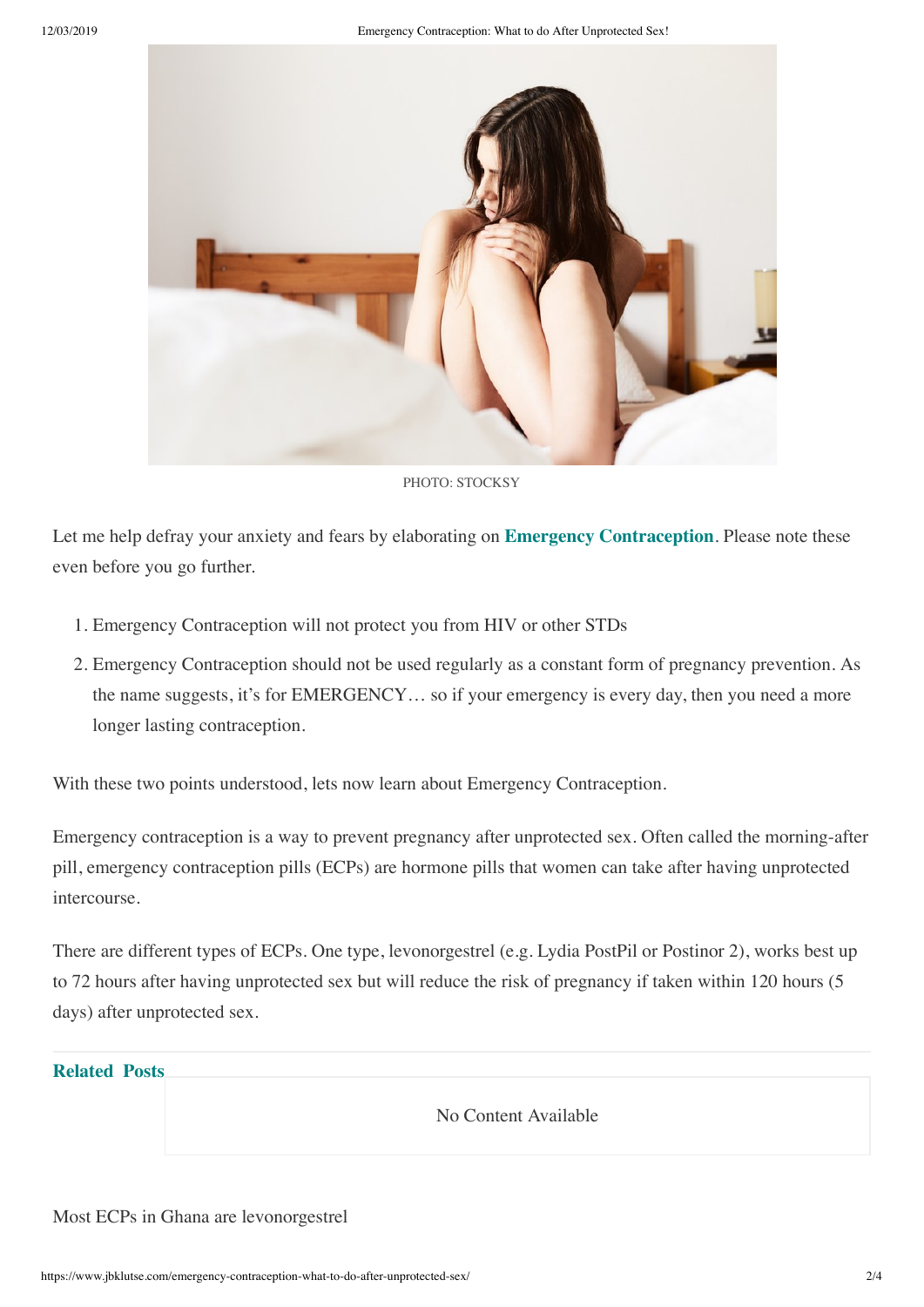The other type, ulipristal acetate, can be taken up to 5 days after unprotected intercourse. Unfortunately, Ulipristal is not available readily in Ghana.

Levonorgestrel ECPs are sold over-the-counter without a prescription or age requirement. Ulipristal can only be purchased with a prescription, regardless of a person's age.

The copper intrauterine device (IUD) can sometimes be used as a form of emergency contraception when inserted up to 5 days after unprotected sex. It works because the copper prevents sperm from swimming or functioning well. While more expensive than ECPs, an IUD is the most effective type of emergency contraception. It also can prevent future pregnancies for up to 12 years after insertion.

The Emergency Contraceptive Pill (ECP) is a form of contraception that women can use after unprotected sex. These questions and answers below are to help enlighten you about them:

# What is the Emergency Contraception Pill (ECP)?

- The ECP is taken after unprotected sex to prevent pregnancy.
- It stops or delays the release of an egg from your ovaries until the guy's sperm aren't active in your body anymore.
- It prevents the sperm from fertilising an egg by changing the way the sperm moves in your body.
- It doesn't work once the egg has been fertilised.
- It doesn't harm you or a developing embryo.

#### When can I take the ECP?

The ECP is approved to be taken up to 72 hours after sex (three days). However, for most women, it is still effective up to four days after sex.

### How effective is it?

- It has a success rate of 98% for women of average weight when taken within four days of unprotected sex.
- The ECP is not as effective for heavier women and these women would be better to have an IUD inserted. Women who weigh more than 70kg are classed as heavier women in this instance.
- Tell your doctor or pharmacist about any other medication you are taking as you may need extra ECPs or a copper IUD. If you vomit within three hours of taking the ECP you'll need to get another one.